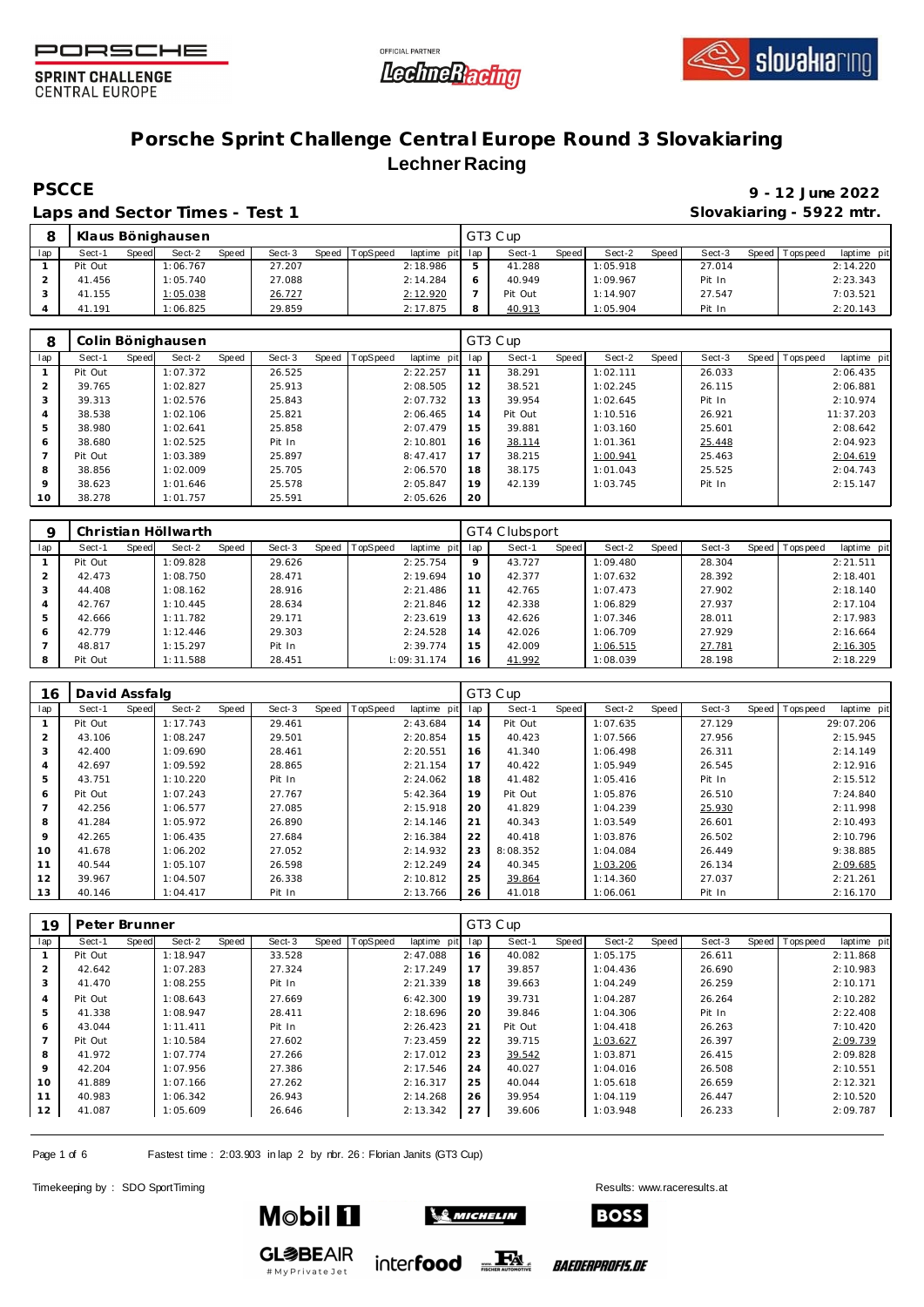





### **Porsche Sprint Challenge Central Europe Round 3 Slovakiaring Lechner Racing**

### **PSCCE 9 - 12 June 2022**

|    |         | Laps and Sector Times - Test 1 |        |           |    |        |          |        | Slovakiaring - 5922 mtr. |
|----|---------|--------------------------------|--------|-----------|----|--------|----------|--------|--------------------------|
| 13 | 40.592  | 1:05.516                       | 26.666 | 2:12.774  | 28 | 40.040 | 1:05.223 | 26.501 | 2:11.764                 |
|    | 40.882  | 1:08.274                       | Pit In | 2:22.101  | 29 | 41.537 | 1:10.215 | 27.657 | 2:19.409                 |
| 15 | Pit Out | 1:05.330                       | 26.442 | 34:45.151 | 30 | 39.847 | 1:04.044 | 26.198 | 2:10.089                 |

| 19             | Beat Ganz |       |          |       |        |       |          |                |             | GT3 Cup |       |          |       |        |                |             |
|----------------|-----------|-------|----------|-------|--------|-------|----------|----------------|-------------|---------|-------|----------|-------|--------|----------------|-------------|
| lap            | Sect-1    | Speed | Sect-2   | Speed | Sect-3 | Speed | TopSpeed | laptime<br>pit | lap         | Sect-1  | Speed | Sect-2   | Speed | Sect-3 | Speed Topspeed | laptime pit |
|                | Pit Out   |       | 1:15.046 |       | 32.034 |       |          | 2:38.935       | $\mathsf Q$ | 40.321  |       | 1:06.047 |       | Pit In |                | 2:17.745    |
| $\overline{2}$ | 47.255    |       | 1:08.673 |       | 27.067 |       |          | 2:22.995       | 10          | Pit Out |       | 1:04.905 |       | 26.510 |                | 25:50.648   |
| 3              | 40.572    |       | 1:05.042 |       | 27.422 |       |          | 2:13.036       | 11          | 40.423  |       | 1:04.792 |       | 26.534 |                | 2:11.749    |
| 4              | 40.599    |       | 1:04.851 |       | Pit In |       |          | 2:14.204       | 12          | 40.182  |       | 1:04.910 |       | 26.609 |                | 2:11.701    |
| 5              | Pit Out   |       | 1:05.438 |       | 26.755 |       |          | 6:32.168       | 13          | 39.873  |       | 1:06.027 |       | 27.356 |                | 2:13.256    |
| 6              | 40.363    |       | 1:04.744 |       | 26.594 |       |          | 2:11.701       | 14          | 40.306  |       | 1:04.248 |       | 26.387 |                | 2:10.941    |
|                | 39.985    |       | 1:03.972 |       | 26.188 |       |          | 2:10.145       | 15          | 39.532  |       | 1:03.829 |       | 26.373 |                | 2:09.734    |
| 8              | 39.893    |       | 1:03.549 |       | 26.293 |       |          | 2:09.735       | 16          | 39.745  |       | 1:04.889 |       | Pit In |                | 2:16.795    |

| 20             | <b>Herbert Geiss</b> |       |          |       |        |       |          |             |     | GT3 Cup  |       |          |       |        |       |           |             |
|----------------|----------------------|-------|----------|-------|--------|-------|----------|-------------|-----|----------|-------|----------|-------|--------|-------|-----------|-------------|
| lap            | Sect-1               | Speed | Sect-2   | Speed | Sect-3 | Speed | TopSpeed | laptime pit | lap | Sect-1   | Speed | Sect-2   | Speed | Sect-3 | Speed | Tops peed | laptime pit |
|                | Pit Out              |       | 1:10.072 |       | 27.104 |       |          | 2:24.366    | 15  | 39.062   |       | 1:01.748 |       | 25.598 |       |           | 2:06.408    |
| 2              | 41.999               |       | 1:05.182 |       | 26.654 |       |          | 2:13.835    | 16  | 38.659   |       | 1:01.174 |       | 25.494 |       |           | 2:05.327    |
| 3              | 40.207               |       | 1:04.091 |       | 26.944 |       |          | 2:11.242    | 17  | 38.669   |       | 1:01.865 |       | Pit In |       |           | 2:09.120    |
| $\overline{4}$ | 40.414               |       | 1:04.764 |       | Pit In |       |          | 2:16.160    | 18  | Pit Out  |       | 1:06.785 |       | 28.190 |       |           | 29:17.589   |
| 5              | Pit Out              |       | 1:15.318 |       | 28.372 |       |          | 8:14.581    | 19  | 40.383   |       | 1:04.390 |       | 26.900 |       |           | 2:11.673    |
| 6              | 41.619               |       | 1:05.114 |       | 26.380 |       |          | 2:13.113    | 20  | 40.261   |       | 1:05.114 |       | 26.361 |       |           | 2:11.736    |
| $\overline{7}$ | 39.445               |       | 1:03.695 |       | 26.668 |       |          | 2:09.808    | 21  | 8:05.558 |       | 1:05.634 |       | 27.601 |       |           | 9:38.793    |
| 8              | 39.889               |       | 1:03.450 |       | 26.724 |       |          | 2:10.063    | 22  | 40.164   |       | 1:05.684 |       | 27.023 |       |           | 2:12.871    |
| 9              | 39.558               |       | 1:03.391 |       | 26.663 |       |          | 2:09.612    | 23  | 39.919   |       | 1:05.307 |       | 26.531 |       |           | 2:11.757    |
| 10             | 39.603               |       | 1:02.929 |       | 26.085 |       |          | 2:08.617    | 24  | 41.348   |       | 1:04.942 |       | 27.144 |       |           | 2:13.434    |
| 11             | 39.044               |       | 1:02.606 |       | 26.169 |       |          | 2:07.819    | 25  | 40.106   |       | 1:05.225 |       | 26.694 |       |           | 2:12.025    |
| 12             | 39.038               |       | 1:03.077 |       | Pit In |       |          | 2:14.393    | 26  | 40.356   |       | 1:04.626 |       | 26.784 |       |           | 2:11.766    |
| 13             | Pit Out              |       | 1:03.654 |       | 26.052 |       |          | 12:25.091   | 27  | 40.189   |       | 1:05.095 |       | 26.929 |       |           | 2:12.213    |
| 14             | 39.386               |       | 1:01.719 |       | 25.526 |       |          | 2:06.631    | 28  | 40.307   |       | 1:05.935 |       | Pit In |       |           | 2:18.494    |

| 21  | Milan Sitnianski |       |          |       |        |       |          |             |     | GT4 Clubsport |       |          |       |        |       |           |             |
|-----|------------------|-------|----------|-------|--------|-------|----------|-------------|-----|---------------|-------|----------|-------|--------|-------|-----------|-------------|
| lap | Sect-1           | Speed | Sect-2   | Speed | Sect-3 | Speed | TopSpeed | laptime pit | lap | Sect-1        | Speed | Sect-2   | Speed | Sect-3 | Speed | Tops peed | laptime pit |
|     | Pit Out          |       | 1:17.093 |       | 30.549 |       |          | 2:41.745    | 16  | 42.282        |       | 1:06.937 |       | 28.062 |       |           | 2:17.281    |
| 2   | 44.470           |       | 1:08.604 |       | 27.978 |       |          | 2:21.052    | 17  | 42.087        |       | 1:08.903 |       | Pit In |       |           | 2:24.775    |
| 3   | 41.772           |       | 1:05.891 |       | 28.327 |       |          | 2:15.990    | 18  | Pit Out       |       | 1:07.234 |       | 28.117 |       |           | 5:11.336    |
| 4   | 41.173           |       | 1:05.318 |       | 27.573 |       |          | 2:14.064    | 19  | 42.558        |       | 1:06.564 |       | 28.048 |       |           | 2:17.170    |
| 5   | 41.712           |       | 1:05.785 |       | 27.628 |       |          | 2:15.125    | 20  | 42.094        |       | 1:06.856 |       | 28.296 |       |           | 2:17.246    |
| 6   | 41.713           |       | 1:05.941 |       | 27.577 |       |          | 2:15.231    | 21  | 42.323        |       | 1:06.874 |       | 28.033 |       |           | 2:17.230    |
| 7   | 41.617           |       | 1:05.465 |       | 27.249 |       |          | 2:14.331    | 22  | 45.090        |       | 1:11.015 |       | Pit In |       |           | 2:32.372    |
| 8   | 41.400           |       | 1:05.805 |       | 27.600 |       |          | 2:14.805    | 23  | Pit Out       |       | 1:12.157 |       | Pit In |       |           | 15:35.161   |
| 9   | 41.520           |       | 1:05.441 |       | 27.345 |       |          | 2:14.306    | 24  | Pit Out       |       | 1:07.419 |       | 27.457 |       |           | 5:15.922    |
| 10  | 41.730           |       | 1:05.346 |       | 27.438 |       |          | 2:14.514    | 25  | 40.837        |       | 1:04.226 |       | 27.579 |       |           | 2:12.642    |
| 11  | 41.580           |       | 1:12.301 |       | Pit In |       |          | 2:29.587    | 26  | 40.780        |       | 1:04.806 |       | 27.646 |       |           | 2:13.232    |
| 12  | Pit Out          |       | 1:06.900 |       | 27.932 |       |          | 10:11.270   | 27  | 6:40.770      |       | 1:04.831 |       | 27.540 |       |           | 8:13.141    |
| 13  | 42.107           |       | 1:06.240 |       | 27.715 |       |          | 2:16.062    | 28  | 41.372        |       | 1:05.098 |       | 27.630 |       |           | 2:14.100    |
| 14  | 41.872           |       | 1:06.179 |       | 28.094 |       |          | 2:16.145    | 29  | 41.385        |       | 1:05.442 |       | Pit In |       |           | 2:18.815    |
| 15  | 41.871           |       | 1:06.709 |       | 27.880 |       |          | 2:16.460    | 30  |               |       |          |       |        |       |           |             |

| $\bigcap$ 1 | Dieter Svepes |       |          |       |        |       |                 |                 | GT4 Clubsport |       |          |       |        |         |            |             |
|-------------|---------------|-------|----------|-------|--------|-------|-----------------|-----------------|---------------|-------|----------|-------|--------|---------|------------|-------------|
| lap         | Sect-1        | Speed | Sect-2   | Speed | Sect-3 | Speed | <b>TopSpeed</b> | laptime pit lap | Sect-1        | Speed | Sect-2   | Speed | Sect-3 | Speed I | Tops pee d | laptime pit |
|             | Pit Out       |       | 1:05.547 |       | 27.285 |       |                 | 2:21.239        | 41.130        |       | 1:05.087 |       | 27.443 |         |            | 2:13.660    |
|             | 41.223        |       | 1:06.120 |       | 27.424 |       |                 | 2:14.767        | 41.042        |       | 1:05.523 |       | 28.045 |         |            | 2:14.610    |
|             | 41.099        |       | 1:05.853 |       | 27.371 |       |                 | 2:14.323        |               |       |          |       |        |         |            |             |

| -23 |         |       | Alexander Hagen Berg |       |        |       |          |                 |    | GT3 Cup |       |          |       |        |                 |             |
|-----|---------|-------|----------------------|-------|--------|-------|----------|-----------------|----|---------|-------|----------|-------|--------|-----------------|-------------|
| lap | Sect-1  | Speed | Sect-2               | Speed | Sect-3 | Speed | TopSpeed | laptime pit lap |    | Sect-1  | Speed | Sect-2   | Speed | Sect-3 | Speed Tops peed | laptime pit |
|     | Pit Out |       | 1:18.251             |       | 30.063 |       |          | 2:43.426        | 16 | 39.016  |       | 1:02.141 |       | 26.119 |                 | 2:07.276    |
|     | 42.066  |       | 1:06.062             |       | 26.395 |       |          | 2:14.523        |    | 40.167  |       | 1:07.112 |       | 26.128 |                 | 2:13.407    |
|     | 39.945  |       | 1:06.690             |       | 26.622 |       |          | 2:13.257        | 18 | 39.001  |       | 1:02.327 |       | Pit In |                 | 2:09.900    |
|     |         |       |                      |       |        |       |          |                 |    |         |       |          |       |        |                 |             |

inter**food** EX

Page 2 of 6 Fastest time : 2:03.903 in lap 2 by nbr. 26 : Florian Janits (GT3 Cup)

Timekeeping by : SDO SportTiming Results: [www.raceresults.a](www.raceresults.at)t



**Mobil 11** 



*BAEDERPROFIS.DE*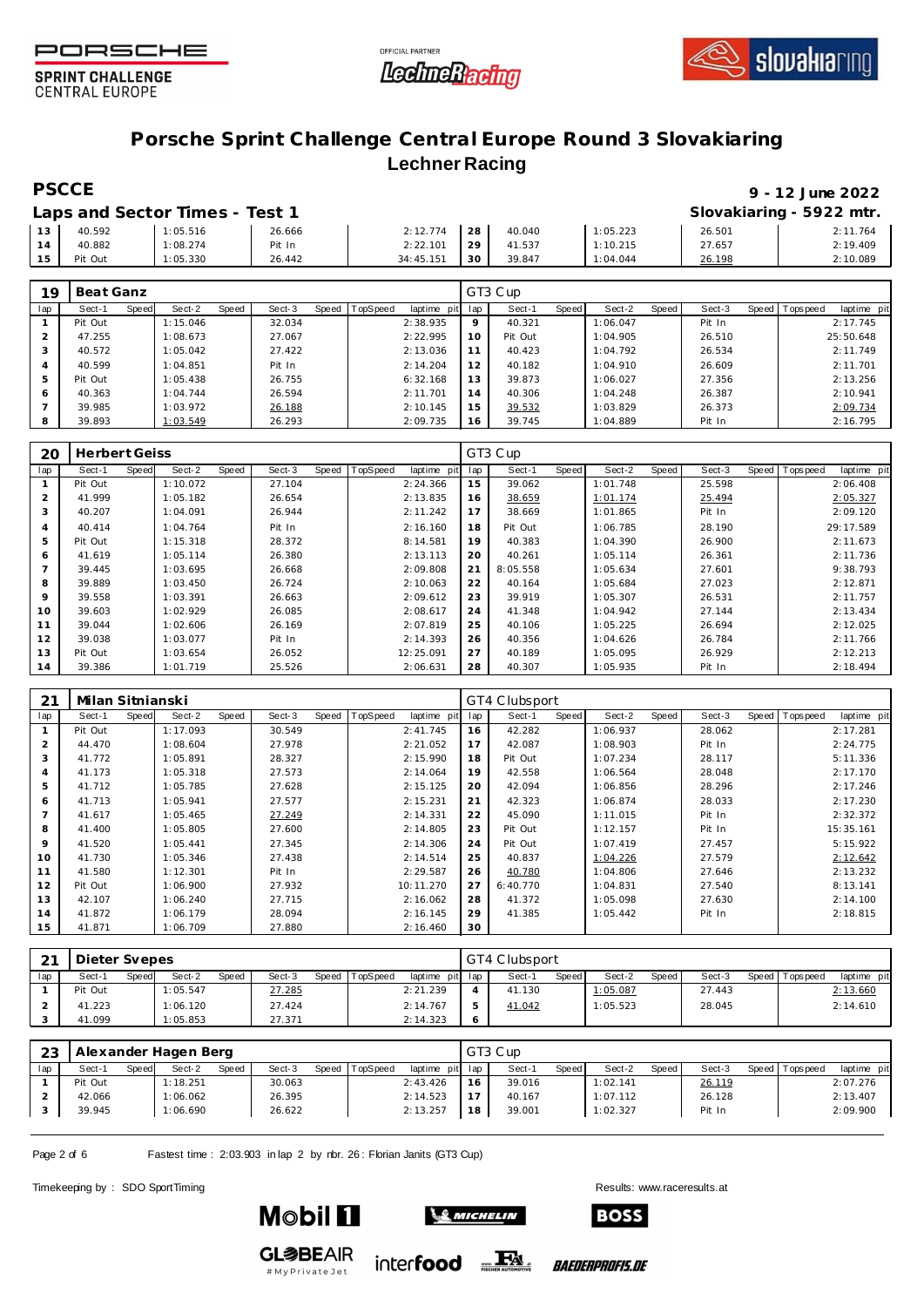





### **Porsche Sprint Challenge Central Europe Round 3 Slovakiaring Lechner Racing**

## **PSCCE 9 - 12 June 2022**

|                |         | Laps and Sector Times - Test 1 |        |          |    |          |          |        | Slovakiaring - 5922 mtr. |
|----------------|---------|--------------------------------|--------|----------|----|----------|----------|--------|--------------------------|
| $\overline{4}$ | 39.256  | 1:02.666                       | 26.447 | 2:08.369 | 19 | Pit Out  | 1:08.668 | 27.094 | 33:22.697                |
| 5              | 39.184  | 1:02.427                       | 26.139 | 2:07.750 | 20 | 39.461   | 1:03.133 | 26.176 | 2:08.770                 |
| 6              | 40.527  | 1:05.133                       | 26.554 | 2:12.214 | 21 | 39.140   | 1:02.885 | 26.549 | 2:08.574                 |
|                | 39.502  | 1:03.671                       | Pit In | 2:11.800 | 22 | 39.168   | 1:03.447 | 26.595 | 2:09.210                 |
| 8              | Pit Out | 1:03.864                       | 26.723 | 5:48.186 | 23 | 39.401   | 1:03.796 | 26.607 | 2:09.804                 |
| 9              | 39.219  | 1:03.217                       | 26.225 | 2:08.661 | 24 | 39.285   | 1:05.753 | 28.226 | 2:13.264                 |
| 10             | 39.136  | 1:05.731                       | 26.384 | 2:11.251 | 25 | 6:19.405 | 1:05.141 | 26.973 | 7:51.519                 |
| 11             | 39.160  | 1:02.529                       | 26.242 | 2:07.931 | 26 | 39.791   | 1:03.729 | 26.447 | 2:09.967                 |
| 12             | 38.841  | 1:02.303                       | 26.259 | 2:07.403 | 27 | 39.400   | 1:04.432 | 26.348 | 2:10.180                 |
| 13             | 38.844  | 1:01.932                       | 26.211 | 2:06.987 | 28 | 39.115   | 1:03.689 | 26.434 | 2:09.238                 |
| 14             | 39.441  | 1:03.245                       | 26.366 | 2:09.052 | 29 | 39.401   | 1:10.182 | 26.449 | 2:16.032                 |
| 15             | 39.562  | 1:04.596                       | 27.132 | 2:11.290 | 30 | 39.365   | 1:03.663 | Pit In | 2:14.212                 |

| 25             |         |       | Vinzent Höllwarth |       |        |       |          |                |     | GT3 Cup |       |          |       |        |       |            |             |
|----------------|---------|-------|-------------------|-------|--------|-------|----------|----------------|-----|---------|-------|----------|-------|--------|-------|------------|-------------|
| lap            | Sect-1  | Speed | Sect-2            | Speed | Sect-3 | Speed | TopSpeed | pit<br>laptime | lap | Sect-1  | Speed | Sect-2   | Speed | Sect-3 | Speed | Tops pee d | laptime pit |
|                | Pit Out |       | 1:06.758          |       | 26.323 |       |          | 2:19.747       | 11  | 38.257  |       | 1:00.830 |       | 25.313 |       |            | 2:04.400    |
| 2              | 39.833  |       | 1:02.300          |       | 25.339 |       |          | 2:07.472       | 12  | 38.132  |       | 1:01.071 |       | 25.452 |       |            | 2:04.655    |
| 3              | 38.532  |       | 1:02.607          |       | 26.082 |       |          | 2:07.221       | 13  | 38.108  |       | 1:01.193 |       | 25.469 |       |            | 2:04.770    |
| $\overline{4}$ | 38.603  |       | 1:01.923          |       | 25.601 |       |          | 2:06.127       | 14  | 38.119  |       | 1:01.237 |       | Pit In |       |            | 2:05.613    |
| 5              | 39.284  |       | 1:02.690          |       | 25.693 |       |          | 2:07.667       | 15  | Pit Out |       | 1:03.668 |       | 25.685 |       |            | 37:54.771   |
| 6              | 38.423  |       | 1:02.661          |       | 26.092 |       |          | 2:07.176       | 16  | 38.276  |       | 1:01.471 |       | 25.377 |       |            | 2:05.124    |
|                | 39.048  |       | 1:02.710          |       | Pit In |       |          | 2:08.494       | 17  | 38.272  |       | 1:02.200 |       | 25.665 |       |            | 2:06.137    |
| 8              | Pit Out |       | 1:07.718          |       | 26.557 |       |          | 6:54.409       | 18  | 38.937  |       | 1:03.328 |       | 25.662 |       |            | 2:07.927    |
| 9              | 38.725  |       | 1:01.252          |       | 25.961 |       |          | 2:05.938       | 19  | 38.191  |       | 1:01.593 |       | 25.424 |       |            | 2:05.208    |
| 10             | 37.941  |       | 1:00.991          |       | 25.474 |       |          | 2:04.406       | 20  | 39.351  |       | 1:02.985 |       | Pit In |       |            | 2:08.769    |

| 26  | Florian Janits |       |          |       |        |       |          |             |        | GT3 Cup |       |          |       |        |            |            |             |
|-----|----------------|-------|----------|-------|--------|-------|----------|-------------|--------|---------|-------|----------|-------|--------|------------|------------|-------------|
| lap | Sect-1         | Speed | Sect-2   | Speed | Sect-3 | Speed | TopSpeed | laptime pit | lap    | Sect-1  | Speed | Sect-2   | Speed | Sect-3 | Speed   To | Tops pee d | laptime pit |
|     | Pit Out        |       | 1:01.524 |       | 25.498 |       |          | 2:06.066    | $\sim$ | 38.044  |       | 1:01.148 |       | 25.501 |            |            | 2:04.693    |
|     | 38.108         |       | 1:00.530 |       | 25.265 |       |          | 2:03.903    |        | 38.011  |       | 1:01.096 |       | Pit In |            |            | 2:05.525    |

| 26          | Ollie Jumper |       |          |       |        |       |          |                |     | GT3 Cup |       |          |       |        |                 |             |
|-------------|--------------|-------|----------|-------|--------|-------|----------|----------------|-----|---------|-------|----------|-------|--------|-----------------|-------------|
| lap         | Sect-1       | Speed | Sect-2   | Speed | Sect-3 | Speed | TopSpeed | laptime<br>pit | lap | Sect-1  | Speed | Sect-2   | Speed | Sect-3 | Speed Tops peed | laptime pit |
|             | Pit Out      |       | 1:08.642 |       | 26.947 |       |          | 2:31.580       | 11  | 39.015  |       | 1:01.808 |       | 25.796 |                 | 2:06.619    |
| 2           | 40.207       |       | 1:03.361 |       | 25.842 |       |          | 2:09.410       | 12  | 38.461  |       | 1:01.909 |       | Pit In |                 | 2:07.548    |
| 3           | 39.043       |       | 1:02.414 |       | 25.829 |       |          | 2:07.286       | 13  | Pit Out |       | 1:06.500 |       | 26.182 |                 | 41:59.425   |
| 4           | 38.837       |       | 1:02.514 |       | 25.877 |       |          | 2:07.228       | 14  | 39.566  |       | 1:03.227 |       | 25.910 |                 | 2:08.703    |
| 5           | 39.031       |       | 1:02.774 |       | 25.958 |       |          | 2:07.763       | 15  | 38.920  |       | 1:02.230 |       | 25.975 |                 | 2:07.125    |
| 6           | 39.224       |       | 1:04.101 |       | Pit In |       |          | 2:11.054       | 16  | 39.135  |       | 1:02.554 |       | 25.802 |                 | 2:07.491    |
|             | Pit Out      |       | 1:09.325 |       | 25.956 |       |          | 6:28.403       | 17  | 38.848  |       | 1:05.612 |       | 26.137 |                 | 2:10.597    |
| 8           | 38.842       |       | 1:02.761 |       | 25.393 |       |          | 2:06.996       | 18  | 38.523  |       | 1:02.759 |       | 26.204 |                 | 2:07.486    |
| $\mathsf Q$ | 38.638       |       | 1:01.024 |       | 25.812 |       |          | 2:05.474       | 19  | 39.274  |       | 1:05.550 |       | Pit In |                 | 2:12.767    |
| 10          | 38.535       |       | 1:03.143 |       | 26.034 |       |          | 2:07.712       | 20  |         |       |          |       |        |                 |             |

| 28  | Markus SedImajer |       |          |       |        |       |          |             |         | GT3 Cup |       |          |       |        |                |             |
|-----|------------------|-------|----------|-------|--------|-------|----------|-------------|---------|---------|-------|----------|-------|--------|----------------|-------------|
| lap | Sect-1           | Speed | Sect-2   | Speed | Sect-3 | Speed | TopSpeed | laptime pit | lap     | Sect-1  | Speed | Sect-2   | Speed | Sect-3 | Speed Topspeed | laptime pit |
|     | Pit Out          |       | 1:18.386 |       | Pit In |       |          | 3:04.605    | 8       | 40.465  |       | 1:52.125 |       | 27.598 |                | 3:00.188    |
|     | Pit Out          |       | 1:07.159 |       | 27.591 |       |          | 3:14.789    | $\circ$ | 40.659  |       | 1:04.629 |       | 26.833 |                | 2:12.121    |
|     | 42.460           |       | 1:07.198 |       | 27.606 |       |          | 2:17.264    | 10      | 40.368  |       | 1:04.843 |       | 26.877 |                | 2:12.088    |
| 4   | 41.663           |       | 1:06.489 |       | 27.562 |       |          | 2:15.714    |         | 40.246  |       | 1:05.320 |       | 27.079 |                | 2:12.645    |
| 5   | 41.473           |       | 1:06.533 |       | Pit In |       |          | 2:18.999    | 12      | 40.248  |       | 1:04.463 |       | 27.052 |                | 2:11.763    |
| 6   | Pit Out          |       | 1:06.665 |       | 27.477 |       |          | 8:23.522    | 13      | 40.104  |       | 1:04.691 |       | 27.051 |                | 2:11.846    |
|     | 41.150           |       | 1:07.290 |       | 26.799 |       |          | 2:15.239    | 14      | 40.002  |       | 1:04.494 |       | 26.720 |                | 2:11.216    |

| 28  | reddy Kremer |       |          |       |        |       |          |             |     | GT3 Cup |       |          |       |        |       |           |             |
|-----|--------------|-------|----------|-------|--------|-------|----------|-------------|-----|---------|-------|----------|-------|--------|-------|-----------|-------------|
| lap | Sect-1       | Speed | Sect-2   | Speed | Sect-3 | Speed | TopSpeed | laptime pit | lap | Sect-1  | Speed | Sect-2   | Speed | Sect-3 | Speed | Tops peed | laptime pit |
|     | Pit Out      |       | 1:15.169 |       | 32.277 |       |          | 2:42.412    | 12  | 39.930  |       | 1:04.198 |       | 26.745 |       |           | 2:10.873    |
|     | 45.942       |       | 1:08.877 |       | 27.976 |       |          | 2:22.795    | 13  | 41.039  |       | 1:05.648 |       | Pit In |       |           | 2:14.150    |
|     | 41.550       |       | 1:07.264 |       | 27.631 |       |          | 2:16.445    | 14  | Pit Out |       | 1:04.831 |       | 27.018 |       |           | 58:17.253   |
|     | 41.774       |       | 1:09.810 |       | 27.655 |       |          | 2:19.239    | 15  | 40.756  |       | 1:06.473 |       | 26.696 |       |           | 2:13.925    |
|     | 41.813       |       | 1:08.448 |       | 27.697 |       |          | 2:17.958    | 16  | 40.477  |       | 1:04.049 |       | 26.478 |       |           | 2:11.004    |
|     |              |       |          |       |        |       |          |             |     |         |       |          |       |        |       |           |             |

Page 3 of 6 Fastest time : 2:03.903 in lap 2 by nbr. 26 : Florian Janits (GT3 Cup)

Timekeeping by : SDO SportTiming Results: [www.raceresults.a](www.raceresults.at)t

**Mobil 1** 

**GL参BEAIR** 

# My Private Jet



inter**food** EX

*BAEDERPROFIS.DE*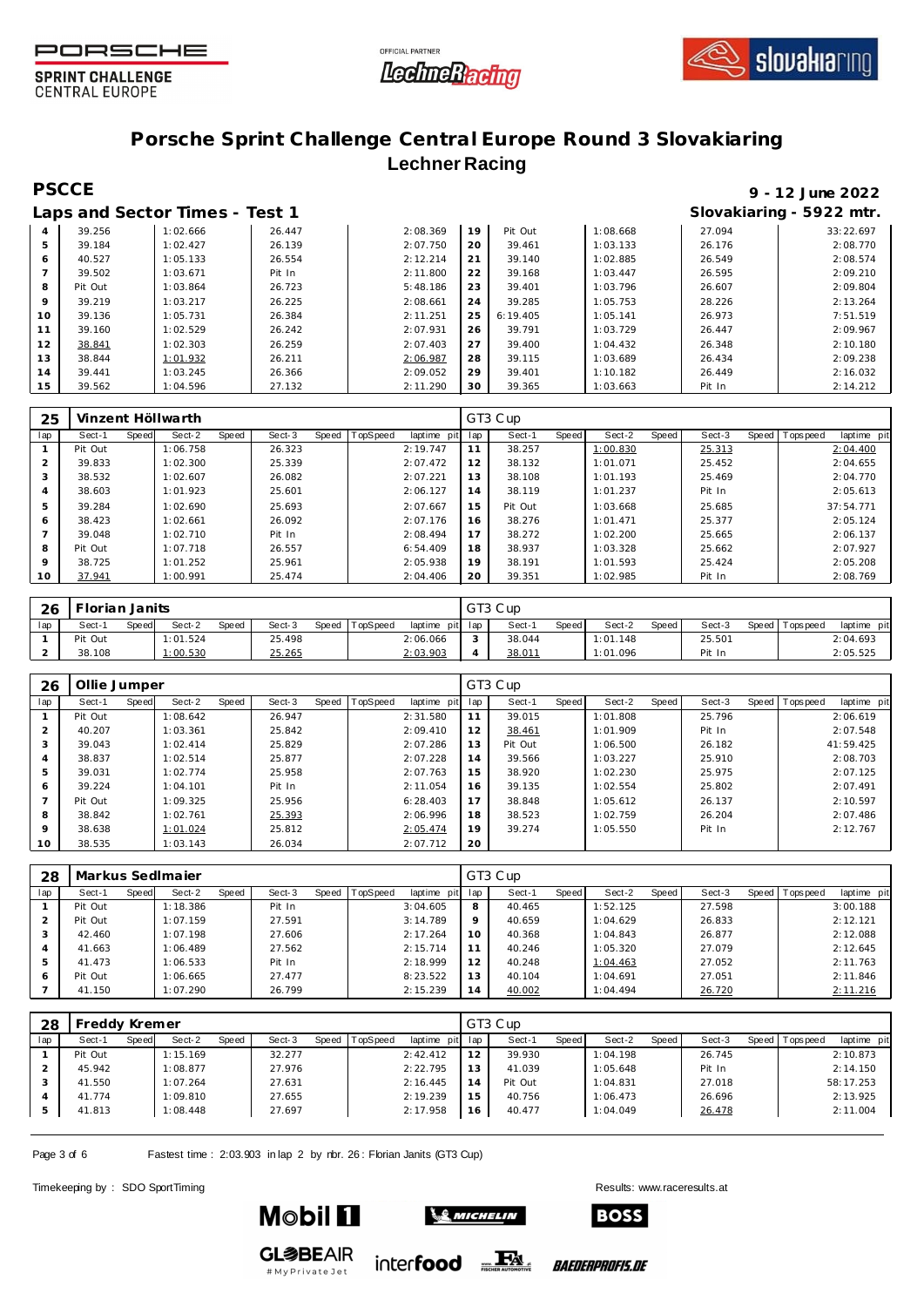





### **Porsche Sprint Challenge Central Europe Round 3 Slovakiaring Lechner Racing**

# **PSCCE 9 - 12 June 2022**

|    |         | Laps and Sector Times - Test 1 |        |          |                |         |          |        | Slovakiaring - 5922 mtr. |
|----|---------|--------------------------------|--------|----------|----------------|---------|----------|--------|--------------------------|
|    | 41.584  | 1:09.425                       | Pit In | 2:20.526 |                | 39.920  | 1:07.972 | 26.622 | 2:14.514                 |
|    | Pit Out | 1:08.069                       | 27.898 | 8:54.373 | 18             | 41.653  | 1:05.353 | Pit In | 2:15.672                 |
|    | 41.409  | 1:05.691                       | 27.131 | 2:14.231 | 19             | Pit Out | 1:04.576 | 26.687 | 3:21.362                 |
|    | 41.143  | 1:07.425                       | 27.263 | 2:15.831 | 20             | 40.085  | 1:03.720 | 26.481 | 2:10.286                 |
| 10 | 40.856  | 1:05.044                       | 27.108 | 2:13.008 | 2 <sup>1</sup> | 39.927  | 1:03.912 | 26.867 | 2:10.706                 |
|    | 40.606  | 1:04.607                       | 26.761 | 2:11.974 | 22             | 39.953  | 1:03.966 | 26.825 | 2:10.744                 |

| 48             | Volker Sigwarth |       |          |       |        |       |                 |             |     | GT3 Cup |       |          |       |        |                |             |
|----------------|-----------------|-------|----------|-------|--------|-------|-----------------|-------------|-----|---------|-------|----------|-------|--------|----------------|-------------|
| lap            | Sect-1          | Speed | Sect-2   | Speed | Sect-3 | Speed | <b>TopSpeed</b> | laptime pit | lap | Sect-1  | Speed | Sect-2   | Speed | Sect-3 | Speed Topspeed | laptime pit |
|                | Pit Out         |       | 1:07.866 |       | 28.224 |       |                 | 2:20.016    | 16  | 40.328  |       | 1:05.629 |       | 26.659 |                | 2:12.616    |
| $\overline{2}$ | 41.505          |       | 1:07.437 |       | 27.328 |       |                 | 2:16.270    | 17  | 40.606  |       | 1:05.266 |       | 26.451 |                | 2:12.323    |
| 3              | 41.763          |       | 1:08.049 |       | 27.950 |       |                 | 2:17.762    | 18  | 40.666  |       | 1:05.647 |       | 26.657 |                | 2:12.970    |
| 4              | 41.624          |       | 1:08.729 |       | 27.139 |       |                 | 2:17.492    | 19  | 40.050  |       | 1:05.508 |       | 26.401 |                | 2:11.959    |
| 5              | 41.497          |       | 1:08.334 |       | 27.497 |       |                 | 2:17.328    | 20  | 39.860  |       | 1:05.127 |       | 26.717 |                | 2:11.704    |
| 6              | 41.454          |       | 1:09.584 |       | 27.267 |       |                 | 2:18.305    | 21  | 40.045  |       | 1:04.627 |       | 26.318 |                | 2:10.990    |
|                | 41.166          |       | 1:07.092 |       | 27.281 |       |                 | 2:15.539    | 22  | 39.516  |       | 1:04.861 |       | Pit In |                | 2:15.453    |
| 8              | 41.132          |       | 1:07.609 |       | 27.345 |       |                 | 2:16.086    | 23  | Pit Out |       | 1:06.027 |       | 26.915 |                | 13:47.007   |
| 9              | 41.332          |       | 1:06.843 |       | 27.366 |       |                 | 2:15.541    | 24  | 40.264  |       | 1:06.300 |       | 26.717 |                | 2:13.281    |
| 10             | 43.021          |       | 1:07.282 |       | 27.256 |       |                 | 2:17.559    | 25  | 40.220  |       | 1:05.913 |       | 26.713 |                | 2:12.846    |
| 11             | 41.197          |       | 1:06.785 |       | 27.260 |       |                 | 2:15.242    | 26  | 40.115  |       | 1:07.086 |       | 26.847 |                | 2:14.048    |
| 12             | 41.009          |       | 1:06.167 |       | 26.935 |       |                 | 2:14.111    | 27  | 40.395  |       | 1:05.212 |       | 26.554 |                | 2:12.161    |
| 13             | 41.026          |       | 1:06.251 |       | 26.904 |       |                 | 2:14.181    | 28  | 40.230  |       | 1:05.261 |       | 26.643 |                | 2:12.134    |
| 14             | 40.923          |       | 1:06.324 |       | 26.963 |       |                 | 2:14.210    | 29  | 40.543  |       | 1:06.078 |       | 26.440 |                | 2:13.061    |
| 15             | 40.314          |       | 1:05.561 |       | 26.821 |       |                 | 2:12.696    | 30  | 39.877  |       | 1:04.950 |       | 26.451 |                | 2:11.278    |

| 56             |         |       | Günter Benninger |       |        |       |          |             |     | GT3 Cup  |       |          |       |        |                |             |
|----------------|---------|-------|------------------|-------|--------|-------|----------|-------------|-----|----------|-------|----------|-------|--------|----------------|-------------|
| lap            | Sect-1  | Speed | Sect-2           | Speed | Sect-3 | Speed | TopSpeed | laptime pit | lap | Sect-1   | Speed | Sect-2   | Speed | Sect-3 | Speed Topspeed | laptime pit |
|                | Pit Out |       | 1:21.808         |       | 31.985 |       |          | 2:45.188    | 12  | Pit Out  |       | 1:16.755 |       | 31.852 |                | 45:23.155   |
| $\overline{2}$ | 43.351  |       | 1:10.667         |       | 27.102 |       |          | 2:21.120    | 13  | 42.201   |       | 1:07.715 |       | 26.372 |                | 2:16.288    |
| 3              | 42.563  |       | 1:10.163         |       | 27.239 |       |          | 2:19.965    | 14  | 40.525   |       | 1:07.715 |       | 26.456 |                | 2:14.696    |
| 4              | 40.725  |       | 1:07.891         |       | 27.270 |       |          | 2:15.886    | 15  | 39.694   |       | 1:04.788 |       | 26.230 |                | 2:10.712    |
| 5              | 40.987  |       | 1:08.521         |       | 26.776 |       |          | 2:16.284    | 16  | 39.652   |       | 1:05.507 |       | 26.458 |                | 2:11.617    |
| 6              | 40.503  |       | 1:06.284         |       | 27.006 |       |          | 2:13.793    | 17  | 8:14.194 |       | 1:06.010 |       | 26.577 |                | 9:46.781    |
| $\overline{7}$ | 41.666  |       | 1:08.155         |       | Pit In |       |          | 2:22.176    | 18  | 39.432   |       | 1:05.586 |       | 26.642 |                | 2:11.660    |
| 8              | Pit Out |       | 1:03.698         |       | 25.998 |       |          | 8:58.218    | 19  | 39.911   |       | 1:05.746 |       | 26.776 |                | 2:12.433    |
| $\mathsf Q$    | 39.158  |       | 1:01.846         |       | 25.814 |       |          | 2:06.818    | 20  | 39.816   |       | 1:04.979 |       | 26.199 |                | 2:10.994    |
| 10             | 38.560  |       | 1:01.292         |       | 25.713 |       |          | 2:05.565    | 21  | 39.476   |       | 1:05.452 |       | 26.502 |                | 2:11.430    |
| 11             | 38.474  |       | 1:02.021         |       | Pit In |       |          | 2:08.272    | 22  | 40.223   |       | 1:11.844 |       | Pit In |                | 2:22.457    |

| 63             | Leo Willert |       |          |       |        |       |                 |             |     | GT3 Cup   |       |          |       |        |                |             |
|----------------|-------------|-------|----------|-------|--------|-------|-----------------|-------------|-----|-----------|-------|----------|-------|--------|----------------|-------------|
| lap            | Sect-1      | Speed | Sect-2   | Speed | Sect-3 | Speed | <b>TopSpeed</b> | laptime pit | lap | Sect-1    | Speed | Sect-2   | Speed | Sect-3 | Speed Topspeed | laptime pit |
|                | Pit Out     |       | 1:08.095 |       | 26.843 |       |                 | 2:21.255    |     | 39.881    |       | 1:04.928 |       | 26.353 |                | 2:11.162    |
| $\overline{2}$ | 40.767      |       | 1:04.672 |       | 26.699 |       |                 | 2:12.138    | 12  | 39.909    |       | 1:06.060 |       | Pit In |                | 2:19.161    |
| 3              | 40.615      |       | 1:06.322 |       | 26.791 |       |                 | 2:13.728    | 13  | Pit Out   |       | 1:06.628 |       | 26.816 |                | 49:34.065   |
| 4              | 40.536      |       | 1:06.027 |       | 26.906 |       |                 | 2:13.469    | 14  | 40.278    |       | 1:04.508 |       | 26.637 |                | 2:11.423    |
| 5              | 40.693      |       | 1:04.784 |       | 26.791 |       |                 | 2:12.268    | 15  | 40.111    |       | 1:04.485 |       | 26.758 |                | 2:11.354    |
| 6              | 42.100      |       | 1:05.187 |       | 27.591 |       |                 | 2:14.878    | 16  | 19:15.348 |       | 1:18.610 |       | 26.331 |                | 21:00.289   |
|                | 40.521      |       | 1:04.808 |       | 26.358 |       |                 | 2:11.687    | 17  | 39.497    |       | 1:03.452 |       | 26.204 |                | 2:09.153    |
| 8              | 39.820      |       | 1:05.080 |       | 26.201 |       |                 | 2:11.101    | 18  | 40.190    |       | 1:03.933 |       | 29.302 |                | 2:13.425    |
| 9              | 40.219      |       | 1:06.280 |       | 26.605 |       |                 | 2:13.104    | 19  | 39.812    |       | 1:03.431 |       | 26.166 |                | 2:09.409    |
| 10             | 39.811      |       | 1:05.197 |       | 26.726 |       |                 | 2:11.734    | 20  | 39.632    |       | 1:04.009 |       | 26.457 |                | 2:10.098    |

| $\sim$ | Jakob Schober |       |          |       |        |       |          |                 |                | GT3 Cup |       |          |       |        |                 |                |
|--------|---------------|-------|----------|-------|--------|-------|----------|-----------------|----------------|---------|-------|----------|-------|--------|-----------------|----------------|
| lap    | Sect-1        | Speed | Sect-2   | Speed | Sect-3 | Speed | TopSpeed | laptime pit lap |                | Sect-   | Speed | Sect-2   | Speed | Sect-3 | Speed Tops peed | pit<br>laptime |
|        | Pit Out       |       | 1:03.618 |       | 26.385 |       |          | 2:11.658        |                | 38.452  |       | 1:01.254 |       | 25.402 |                 | 2:05.108       |
|        | 38.976        |       | 1:02.154 |       | 25.691 |       |          | 2:06.821        | b.             | 38.548  |       | 1:01.399 |       | Pit In |                 | 2:06.798       |
|        | 38.779        |       | 1:01.310 |       | 25.761 |       |          | 2:05.850        | $\ddot{\circ}$ |         |       |          |       |        |                 |                |

| -64 |         | Tomasz Lach  |          |       |        |                |                 | GT4 Clubsport |       |          |       |        |                   |             |
|-----|---------|--------------|----------|-------|--------|----------------|-----------------|---------------|-------|----------|-------|--------|-------------------|-------------|
| lap | Sect-′  | <b>Speed</b> | Sect-2   | Speed | Sect-3 | Speed TopSpeed | laptime pit lap | Sect-1        | Speed | Sect-2   | Speed | Sect-3 | Speed   Tops peed | laptime pit |
|     | Pit Out |              | 1:16.099 |       | 28.966 |                | 2:31.222        | 41.656        |       | 1:05.810 |       | 27.514 |                   | 2:14.980    |

Page 4 of 6 Fastest time : 2:03.903 in lap 2 by nbr. 26 : Florian Janits (GT3 Cup)

Timekeeping by : SDO SportTiming Results: [www.raceresults.a](www.raceresults.at)t





**BOSS** 



inter**food** EX

*BAEDERPROFIS.DE*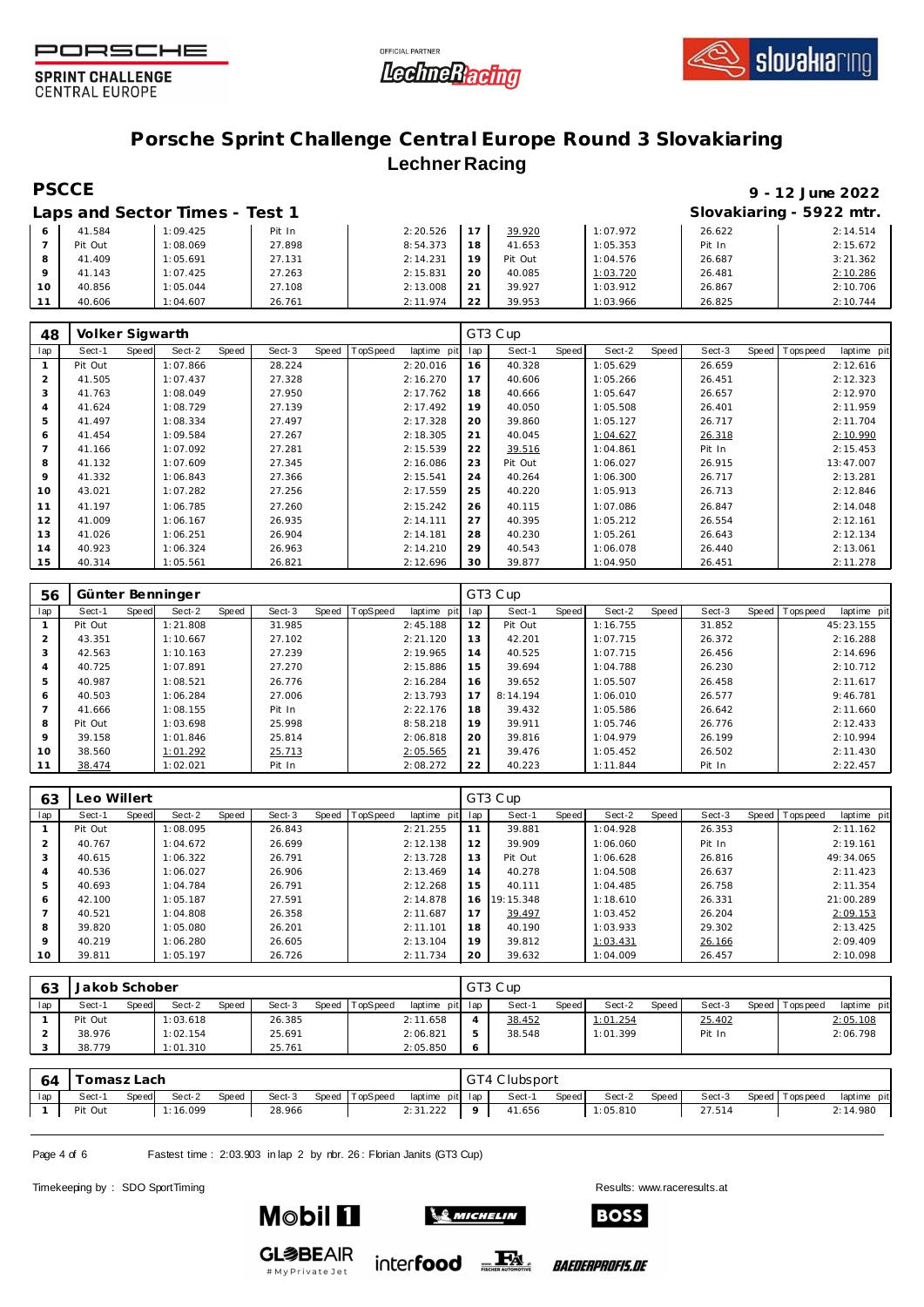





### **Porsche Sprint Challenge Central Europe Round 3 Slovakiaring Lechner Racing**

## **PSCCE 9 - 12 June 2022**

|         | Laps and Sector Times - Test 1 |        |          |    |         |          |        | Slovakiaring - 5922 mtr. |
|---------|--------------------------------|--------|----------|----|---------|----------|--------|--------------------------|
| 43.361  | 1:12.192                       | 28.909 | 2:24.462 | 10 | 41.389  | 1:05.738 | 27.682 | 2:14.809                 |
| 42.510  | 1:06.584                       | 27.754 | 2:16.848 |    | 42.979  | 1:07.665 | Pit In | 2:22.353                 |
| 42.128  | 1:06.650                       | 28.024 | 2:16.802 |    | Pit Out | 1:09.378 | 28.450 | 49:39.934                |
| 41.815  | 1:06.229                       | 27.913 | 2:15.957 | 13 | 42.567  | 1:04.949 | 27.433 | 2:14.949                 |
| 44.350  | 1:08.715                       | Pit In | 2:26.258 | 14 | 40.877  | 1:05.578 | 27.293 | 2:13.748                 |
| Pit Out | 1:06.271                       | 27.702 | 5:32.838 | 15 | 41.255  | 1:08.760 | Pit In | 2:18.824                 |
| 41.664  | 1:05.607                       | 28.351 | 2:15.622 | 16 |         |          |        |                          |

| 64      | Maciej Walenda |       |          |       |        |       |                 |             |     | GT4 Clubsport |       |          |       |        |  |                   |             |  |
|---------|----------------|-------|----------|-------|--------|-------|-----------------|-------------|-----|---------------|-------|----------|-------|--------|--|-------------------|-------------|--|
| lap     | Sect-1         | Speed | Sect-2   | Speed | Sect-3 | Speed | <b>TopSpeed</b> | laptime pit | lap | Sect-1        | Speed | Sect-2   | Speed | Sect-3 |  | Speed   Tops peed | laptime pit |  |
|         | Pit Out        |       | 1:28.828 |       | 32.835 |       |                 | 2:54.282    | 10  | 42.317        |       | 1:07.220 |       | Pit In |  |                   | 2:23.343    |  |
| 2       | 42.524         |       | 1:06.862 |       | 27.639 |       |                 | 2:17.025    | 11  | Pit Out       |       | 1:09.236 |       | 27.552 |  |                   | 39:32.790   |  |
| 3       | 42.245         |       | 1:06.530 |       | 27.974 |       |                 | 2:16.749    | 12  | 41.389        |       | 1:05.998 |       | 27.433 |  |                   | 2:14.820    |  |
| 4       | 41.977         |       | 1:07.485 |       | 27.624 |       |                 | 2:17.086    | 13  | 41.709        |       | 1:05.914 |       | 27.454 |  |                   | 2:15.077    |  |
| 5       | 41.845         |       | 1:07.395 |       | Pit In |       |                 | 2:23.071    | 14  | 41.883        |       | 1:06.440 |       | 27.484 |  |                   | 2:15.807    |  |
| 6       | Pit Out        |       | 1:07.532 |       | 28.095 |       |                 | 4:29.429    | 15  | 41.912        |       | 1:05.288 |       | 27.377 |  |                   | 2:14.577    |  |
|         | 42.430         |       | 1:05.998 |       | 27.399 |       |                 | 2:15.827    | 16  | 42.376        |       | 1:07.427 |       | 27.711 |  |                   | 2:17.514    |  |
| 8       | 41.668         |       | 1:05.981 |       | 27.666 |       |                 | 2:15.315    | 17  | 41.532        |       | 1:06.153 |       | 27.519 |  |                   | 2:15.204    |  |
| $\circ$ | 41.899         |       | 1:07.411 |       | 28.478 |       |                 | 2:17.788    | 18  | 41.631        |       | 1:05.571 |       | 27.413 |  |                   | 2:14.615    |  |

| 69  | Lennart Marioneck |       |          |       |        |  |                |                | GT4 Clubsport |         |              |          |       |        |       |            |             |  |
|-----|-------------------|-------|----------|-------|--------|--|----------------|----------------|---------------|---------|--------------|----------|-------|--------|-------|------------|-------------|--|
| lap | Sect-1            | Speed | Sect-2   | Speed | Sect-3 |  | Speed TopSpeed | laptime<br>pit | lap           | Sect-1  | <b>Speed</b> | Sect-2   | Speed | Sect-3 | Speed | Tops pee d | laptime pit |  |
|     | Pit Out           |       | 1:08.924 |       | 27.999 |  |                | 2:28.768       |               | Pit Out |              | 1:05.596 |       | 27.731 |       |            | 1:12:04.485 |  |
|     | 41.192            |       | 1:04.659 |       | 27.559 |  |                | 2:13.410       |               | 43.407  |              | 1:08.283 |       | 27.975 |       |            | 2:19.665    |  |
|     | 40.882            |       | 1:04.505 |       | 27.376 |  |                | 2:12.763       |               | 42.847  |              | 1:07.271 |       | 27.816 |       |            | 2:17.934    |  |
|     | 41.097            |       | 1:05.022 |       | Pit In |  |                | 2:18.397       |               | 40.341  |              | 1:03.971 |       | 27.095 |       |            | 2:11.407    |  |

| 69             | Franz Dziwok |       |          |       |        |  |                |             | GT4 Clubsport |         |       |          |       |        |  |                |             |
|----------------|--------------|-------|----------|-------|--------|--|----------------|-------------|---------------|---------|-------|----------|-------|--------|--|----------------|-------------|
| lap            | Sect-1       | Speed | Sect-2   | Speed | Sect-3 |  | Speed TopSpeed | laptime pit | lap           | Sect-1  | Speed | Sect-2   | Speed | Sect-3 |  | Speed Topspeed | laptime pit |
|                | Pit Out      |       | 1:15.567 |       | 29.930 |  |                | 2:38.468    |               | 42.540  |       | 1:07.229 |       | 28.925 |  |                | 2:18.694    |
| 2              | 43.416       |       | 1:07.268 |       | 28.566 |  |                | 2:19.250    | 12            | 42.105  |       | 1:06.174 |       | 27.772 |  |                | 2:16.051    |
| 3              | 42.584       |       | 1:07.188 |       | 28.128 |  |                | 2:17.900    | 13            | 41.857  |       | 1:05.735 |       | 27.664 |  |                | 2:15.256    |
| $\overline{4}$ | 42.317       |       | 1:05.970 |       | 27.888 |  |                | 2:16.175    | 14            | 42.729  |       | 1:09.714 |       | Pit In |  |                | 2:25.314    |
| 5              | 41.801       |       | 1:05.612 |       | 27.633 |  |                | 2:15.046    | 15            | Pit Out |       | 1:10.575 |       | 28.547 |  |                | 5:36.433    |
| 6              | 41.547       |       | 1:05.306 |       | 27.714 |  |                | 2:14.567    | 16            | 41.831  |       | 1:04.714 |       | 27.218 |  |                | 2:13.763    |
|                | 41.756       |       | 1:05.214 |       | 27.743 |  |                | 2:14.713    | 17            | 40.970  |       | 1:04.255 |       | 27.435 |  |                | 2:12.660    |
| 8              | 41.994       |       | 1:05.178 |       | 27.801 |  |                | 2:14.973    | 18            | 40.868  |       | 1:04.312 |       | 27.155 |  |                | 2:12.335    |
| $\mathsf Q$    | 44.666       |       | 1:08.700 |       | Pit In |  |                | 2:25.056    | 19            | 40.999  |       | 1:04.216 |       | 27.297 |  |                | 2:12.512    |
| 10             | Pit Out      |       | 1:08.282 |       | 28.402 |  |                | 27:40.024   | 20            | 41.018  |       | 1:06.800 |       | Pit In |  |                | 2:17.971    |

| 80             | Alex Ellinger |              |          |       |        |       |                 |             |     | GT3 Cup |       |          |       |        |  |                  |             |  |  |
|----------------|---------------|--------------|----------|-------|--------|-------|-----------------|-------------|-----|---------|-------|----------|-------|--------|--|------------------|-------------|--|--|
| lap            | Sect-1        | <b>Speed</b> | Sect-2   | Speed | Sect-3 | Speed | <b>TopSpeed</b> | laptime pit | lap | Sect-1  | Speed | Sect-2   | Speed | Sect-3 |  | Speed   Topspeed | laptime pit |  |  |
|                | Pit Out       |              | 1:18.690 |       | 29.418 |       |                 | 2:47.090    | 15  | 39.759  |       | 1:04.807 |       | Pit In |  |                  | 2:14.039    |  |  |
| 2              | 44.862        |              | 1:09.147 |       | 27.712 |       |                 | 2:21.721    | 16  | Pit Out |       | 1:04.212 |       | 26.428 |  |                  | 19:51.463   |  |  |
| 3              | 42.368        |              | 1:05.958 |       | 27.634 |       |                 | 2:15.960    | 17  | 41.447  |       | 1:04.513 |       | 26.591 |  |                  | 2:12.551    |  |  |
| 4              | 41.238        |              | 1:05.021 |       | 26.829 |       |                 | 2:13.088    | 18  | 40.373  |       | 1:04.640 |       | 26.908 |  |                  | 2:11.921    |  |  |
| 5              | 41.103        |              | 1:05.368 |       | Pit In |       |                 | 2:17.627    | 19  | 39.916  |       | 1:04.013 |       | 26.472 |  |                  | 2:10.401    |  |  |
| 6              | Pit Out       |              | 1:06.836 |       | 27.036 |       |                 | 5:46.360    | 20  | 39.906  |       | 1:03.815 |       | 27.201 |  |                  | 2:10.922    |  |  |
| $\overline{ }$ | 41.038        |              | 1:05.454 |       | 26.943 |       |                 | 2:13.435    | 21  | 40.331  |       | 1:04.111 |       | 26.672 |  |                  | 2:11.114    |  |  |
| 8              | 40.496        |              | 1:04.596 |       | 26.939 |       |                 | 2:12.031    | 22  | 40.006  |       | 1:03.631 |       | 26.521 |  |                  | 2:10.158    |  |  |
| 9              | 40.188        |              | 1:04.482 |       | 26.568 |       |                 | 2:11.238    | 23  | 39.459  |       | 1:03.684 |       | 26.472 |  |                  | 2:09.615    |  |  |
| 10             | 40.188        |              | 1:04.427 |       | 26.696 |       |                 | 2:11.311    | 24  | 39.368  |       | 1:02.885 |       | 26.402 |  |                  | 2:08.655    |  |  |
| 11             | 40.111        |              | 1:04.383 |       | 26.709 |       |                 | 2:11.203    | 25  | 39.835  |       | 1:03.794 |       | 26.515 |  |                  | 2:10.144    |  |  |
| 12             | 53.180        |              | 1:04.767 |       | 26.676 |       |                 | 2:24.623    | 26  | 39.557  |       | 1:03.607 |       | 26.251 |  |                  | 2:09.415    |  |  |
| 13             | 40.203        |              | 1:04.186 |       | 26.682 |       |                 | 2:11.071    | 27  | 39.650  |       | 1:05.051 |       | 26.475 |  |                  | 2:11.176    |  |  |
| 14             | 40.478        |              | 1:03.732 |       | 26.646 |       |                 | 2:10.856    | 28  | 39.340  |       | 1:04.368 |       | 27.219 |  |                  | 2:10.927    |  |  |

| 82  | Franz Lahmer |       |          |       |        |  |                |                 | GT3 Cup |        |       |          |       |        |  |                   |             |
|-----|--------------|-------|----------|-------|--------|--|----------------|-----------------|---------|--------|-------|----------|-------|--------|--|-------------------|-------------|
| lap | Sect-1       | Speed | Sect-2   | Speed | Sect-3 |  | Speed TopSpeed | laptime pit lap |         | Sect-1 | Speed | Sect-2   | Speed | Sect-3 |  | Speed   Tops peed | laptime pit |
|     | Pit Out      |       | 1:09.534 |       | 26.966 |  |                | 2:24.916        | 16      | 39.644 |       | 1:04.566 |       | 26.700 |  |                   | 2:10.910    |
|     | 39.587       |       | 1:03.139 |       | 25.647 |  |                | 2:08.373        | 17      | 39.797 |       | 1:04.943 |       | Pit In |  |                   | 2:15.727    |

Page 5 of 6 Fastest time : 2:03.903 in lap 2 by nbr. 26 : Florian Janits (GT3 Cup)

Timekeeping by : SDO SportTiming Results: [www.raceresults.a](www.raceresults.at)t



**Mobil 1** 



*BAEDERPROFIS.DE*